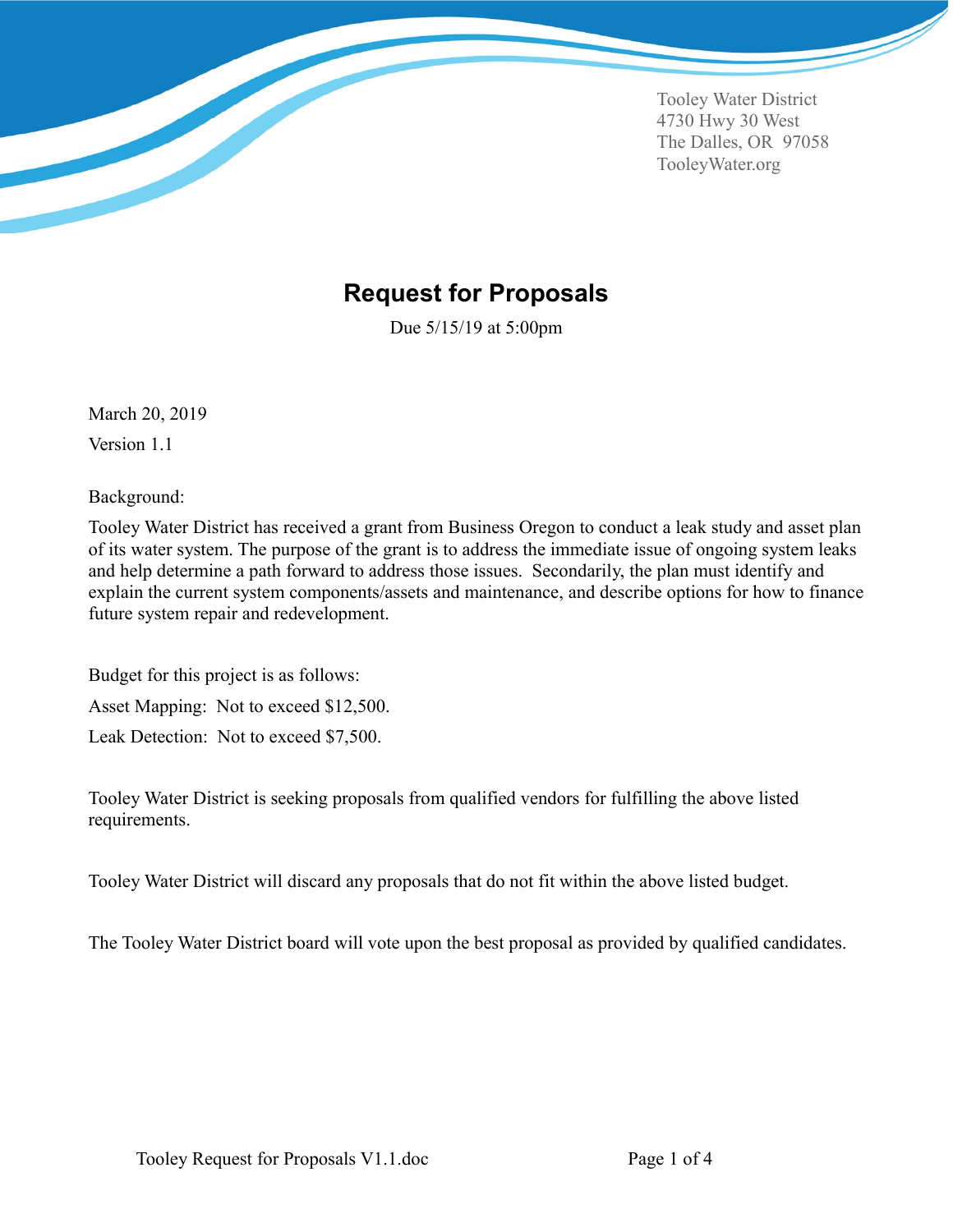There will be one physical on-site meeting and two virtual Cisco webex Meetings scheduled where potential vendors can discuss requirements with a Tooley Water District representative.

These meetings are optional.

Physical onsite meeting: Thursday 4/11/19 10:00am – Noon. Location: 4753 Adeline Way, The Dalles, OR 97058

Virtual Meeting 1: Friday 4/19/19 10:00am Cisco Webex – Meeting to be setup. All potential vendors on contact list will be notified.

Virtual Meeting 2: Wednesday 5/8/19 10:00am Cisco Webex – Meeting to be setup. All potential vendors on contact list will be notified.

Proposals Due: Wednesday May 15 at 5:00pm. To be sent to [johnamery@tooleywater.org](mailto:johnamery@tooleywater.org) A receipt notification will be emailed back regarding all received proposals.

## **Table of Contents**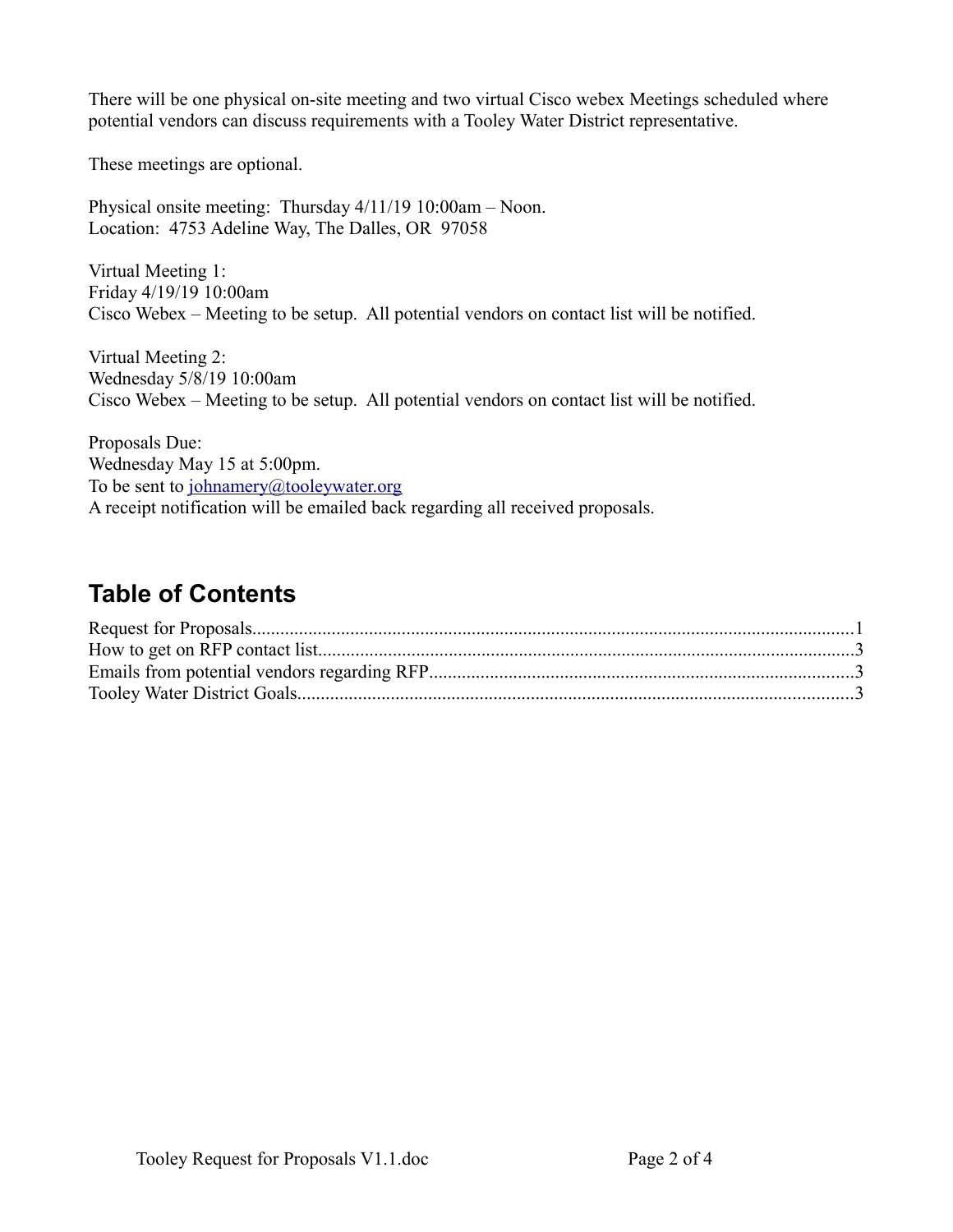# <span id="page-2-2"></span>**How to get on RFP contact list**

All requests should be made in writing to [johnamery@tooleywater.org](mailto:johnamery@tooleywater.org)

A response will be provided that your request was received.

If you do not receive a response that your request was received you can call 541-340-0032 to work out any potential communication failures.

# <span id="page-2-1"></span>**Emails from potential vendors regarding RFP**

A list of all questions by potential vendors will be kept by Tooley Water District.

All questions and their responses will be provided to the complete list of all potential vendors.

## <span id="page-2-0"></span>**Tooley Water District Goals**

Tooley Water District has some specific goals we would like to achieve of this project. However we recognize that we are not experts and do not want to overlook the possibility of better solutions being presented by qualified vendors.

The following represents Tooley Water Districts Goals in this project:

- 1. Contractor to locate all valves, meters, access points, pumps and associated systems.
- 2. Contractor to physically inspect and document all located assets for signs of leaks and wear.
- 3. Contractor to provide opinion of likely available lifespan of all documented items. All documentation to be provided in a spreadsheet format with GPS coordinates, description of item, and associated notes regarding lifespan along with any recommendations regarding item.
- 4. Contractor to locate all underground system conduit (estimated around 6,500 ft). Methods to locate may include potholing, GPR, and/or other locating methods. +-4 cm level accuracy hoped/expected. Visual verification of underground conduit every 100'. Regarding potholing; In the event potholing 100' from previous known location does not locate expected conduit then contractor might attempt to cut distance in half and attempt potholing again with repetition of this technique until conduit is located. Additional documentation regarding depth below surface of tooley facilities at each potholed location should be maintained.
- 5. Contractor to place markers approximately every 100 feet directly above located conduit. Markers to be placed should be similar to [https://shop.fricknet.com/soil-markers.aspx.](https://shop.fricknet.com/soil-markers.aspx) It is not expected to place markers in pavement or other similarly challenged areas however if possible offset markets should be utilized (documenting the distance and method of angle from the offset marker to the actual location of Tooley facilities). Additionally, any markers to be placed on high traffic gravel roads may be candidates for utilizing offset markers .
- 6. Contractor to acquire and document gps coordinates of all identified assets as well as all placed markers utilizing survey grade GPS equipment for long term asset documentation.